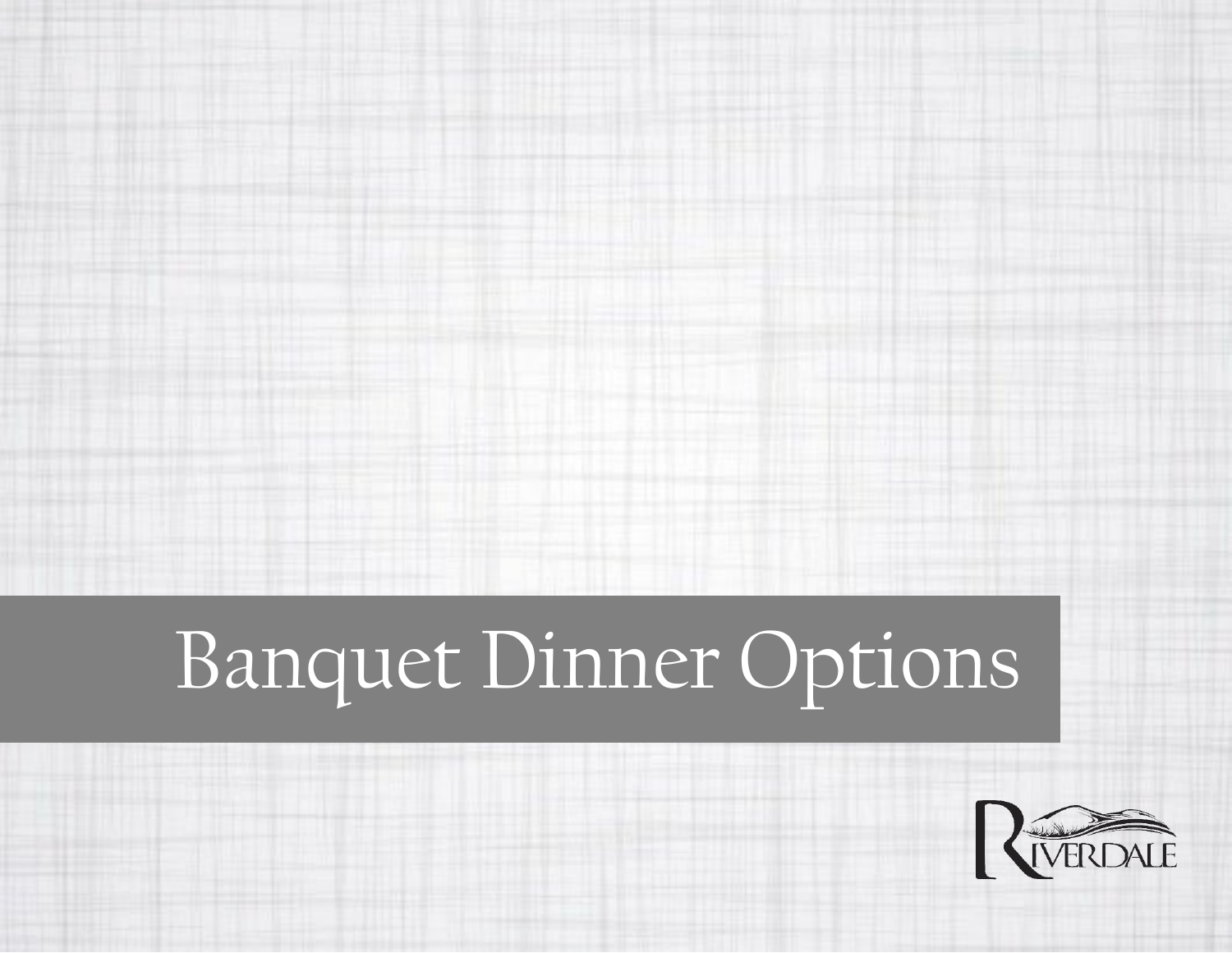# **RIVERDALE BUFFET**

#### **SALAD STATION**

*Fresh Strawberry Balsamic Salad* Mix greens, candied walnuts, red onion, goat cheese & sliced strawberries

> *Caesar Salad* Romaine, Caesar dressing, parmesan & croutons

Served with ciabatta rolls, whipped butter and dipping oil

### **ENTRÉE & CARVING STATION**

*Carved NY Strip* Au jus and horseradish sauce

*Champagne Chicken* Herb marinated chicken breast topped with a champagne cream sauce

> *Grilled Beef Coulotte* Red wine jus and crisp onion strings

*Pomegranate Salmon* Grilled salmon fillet with a pomegranate beurre blanc sauce

*Tri Color Tortellini Carbonara* Cheese tortellini, grilled chicken breast, apple wood bacon, in a parmesan cream

sauce

**SIDES** *Three Cheese Whipped Potatoes Rice Pilaf Seasonal Vegetables*

**DESSERT** *Chocolate Ganache Cake NY Cheesecake with Berry Sauce White Chocolate Carrot Cake Coffee station*

 $\frac{1}{5}34 + \frac{1}{3}$  Entrees) \$30 ++ (2 Entrees)

## **DUNES BUFFET**

#### **SALAD STATION**

*Fresh Strawberry Balsamic Salad* Mix greens, candied walnuts, red onion, goat cheese & sliced strawberries

> *Caesar Salad* Romaine, Caesar dressing, parmesan & croutons

Served with ciabatta rolls, whipped butter and dipping oil

## **ENTRÉE STATION**

*Whiskey Grilled Salmon* Served with Whiskey Pecan Butter

*Achiote Rubbed Chicken* Mild chili rub with pineapple salsa and lime cilantro butter sauce

> *Pork Marsala* Pan seared scaloppini with mushroom demi-glace

> > **SIDES** *Three Cheese Whipped Potatoes Seasonal Vegetables*

**DESSERT** *Chocolate Ganache Cake NY Cheesecake with Berry Sauce White Chocolate Carrot Cake Coffee station*

\$30 ++ (3 Entrees) \$26 ++ (2 Entrees)